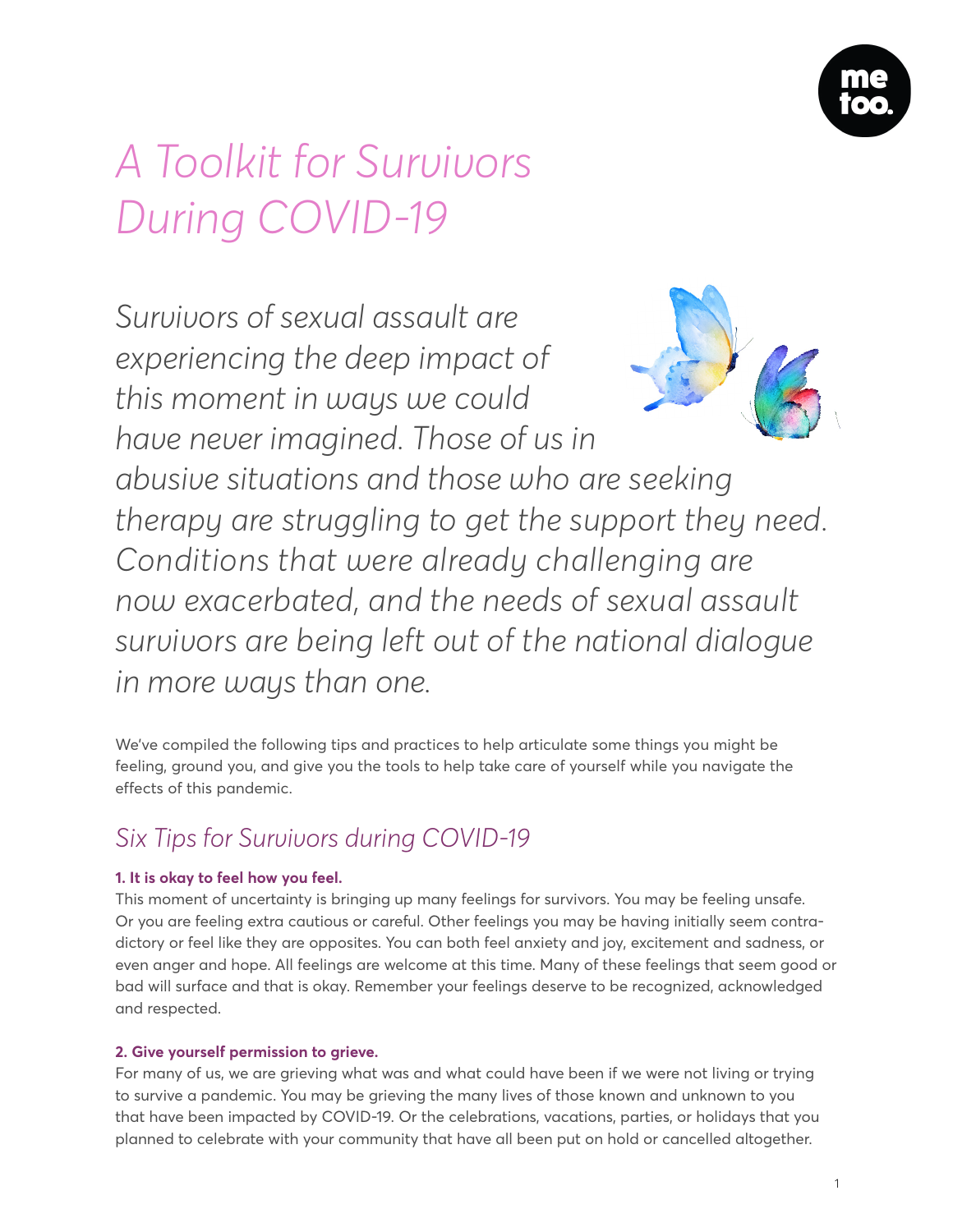

Make space for the feelings of grief you may have. It is okay to shed tears, to process the loss, and to wonder what could have been. Grief comes in many forms, please welcome them all.

#### **3. Practice self-care.**

Self-care is the ability to prioritize your mental, emotional, physical and spiritual needs. For example, developing a regular sleep routine, journaling, setting up a daily meditation or breathwork practice, and/or connecting with friends or loved ones virtually.

#### **4. Rest.**

It is important to take the time to rest when your body calls for it. This time is stress-enhancing and anxiety producing. Being in a state of hypervigilance is exhausting. Be sure to get enough sleep and if naps throughout your day are needed do that as well.

### **5. Create a plan that keeps you safe.**

You may be feeling triggered or activated at this time. Consider the ways that you can keep yourself safe. One way is to make a list or a plan of activities and/or tasks that feel grounding, nourishing, and calming. Some examples of activities you can add to your list: Listening to your favorite song, going for a walk, calling a friend or trusted support, taking a shower/bath, diffusing essential oils,etc. You can write or type up this list and keep it in a place you can turn to at any time (i.e. computer, on a notepad beside the night table).

#### **6. Reach out, maintain social connections.**

As you probably heard already, we are being asked to dedicate this time to physical distancing (aka social distancing) but we can remain in communication to those we love, to those who see us, and to those who make us feel safe. Physical distancing should not mean that we sever our social connections. Staying connected and in community with those who love and support us is critical during this time.

Stay safe. Stay connected.

(Biany Pérez, LSW, M.Ed.)

# *[What is a trigger?](https://docs.google.com/document/d/1O-htNT5-aCDKWWQPVZloogNxnOtoKVKyhYkZD4kw2wA/edit)*

A "trigger" is a trauma reminder. It can be a feeling, smell, place, topic, or anything that engages our nervous system and causes a survival response. It is a surprise emotion, a memory that our body holds, one that may feel like it comes out of nowhere….

A trigger tells our body that danger—or something we perceive as dangerous—is close or here. Sometimes it actually is; however, we can also be triggered when we are perfectly safe. Our body just may not know that, even if we cognitively know that nothing bad is happening. Our body often reacts to stimuli first, and then we process what's going on with our brain. When we are triggered, it can be really helpful to identify why, knitting a story together for ourselves so that we feel more in control, and also to foster compassion for the part of us that is triggered….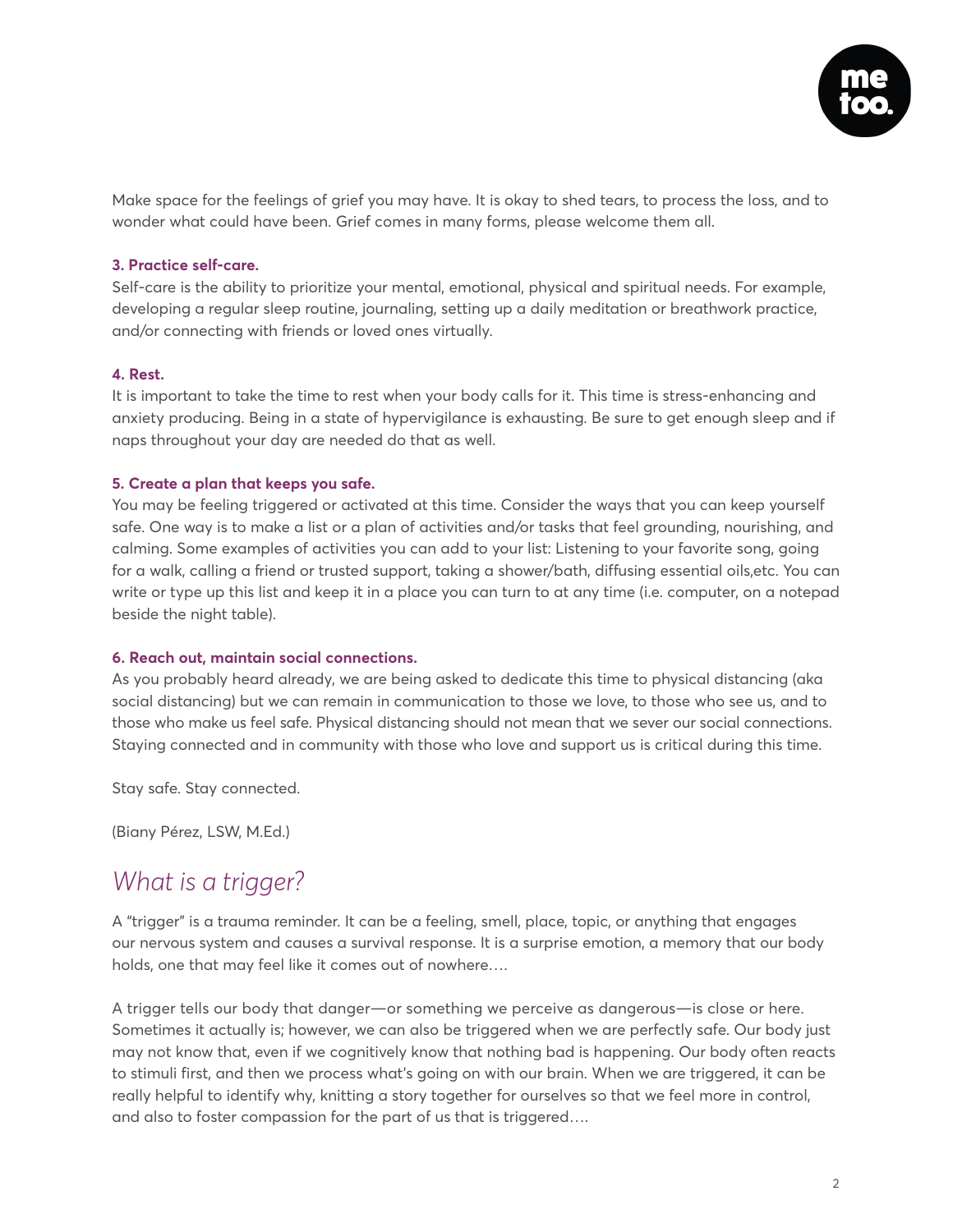

Getting triggered could mean going into a fight or flight response (heart racing, tons of stress hormones being released into the body) which can also bring up feelings of anger, or the sudden feeling that you need to leave where you are....

A trigger can also take us into dissociation or freeze, the nervous system drops into engaging the parasympathetic nervous system. We feel disconnected, "not here," checked out. Physically we may feel nothing, or like we're existing outside of ourselves….

All of these reactions are our bodies trying to protect us. Any reminder of something bad that has happened to us calls our nervous system into action. The nervous system is literally programmed to keep us safe. Framing it in this way can help us feel less shame (which just triggers more survival responses) and helps us understand why our bodies are reacting how they are, which ultimately helps us feel more in control.

(Andrea Glik, LMSW)

# *[Coping with Triggers](https://docs.google.com/document/d/1AMWGy1wMp1vv6x1637VCNdJkfPvd7yU1O5oeByafPv0/edit?pli=1)*

### **How to tell your brain you're safe again:**

During a trigger or traumatic moment, the prefrontal cortex (PFC) of our brains (which is the area where we do our critical thinking) shuts down. That's another reason why it's super hard to determine your level of safety during a trigger or "choose" what kind of reaction you have. Something we can do in the moment or directly after a trigger, especially once we have re-established safety, is to re-engage the PFC.

# *Say the current date and locate yourself within this moment, including people you are with or places. For example: It is August 19th, 2019. I am in my home where I feel secure. I am with a loving partner who helps keep me safe and isn't abusive.*

This helps our brain connect back with the present moment. Hearing this, once, twice, 30 times can ground us in the present and reassure every part of us we are no longer back when the trauma happened.

# *Name five things you see, four things you feel (sensory not emotional), three things you hear, two things you smell, one thing you taste.*

Again, this grounds us in the present moment. It also reconnects us to our senses, which can get overwhelmed during trauma reminders. It forces us to count which is a more critical thinking action, inviting the PFC gently back online.

#### *Read, write, do work that feels fulfilling or engaging.*

Any mental action asks our PFC to come back online. Feel out what is possible in these moments, maybe trying some of the above first to stabilize, and then experimenting with asking your brain to do a little more. Reading an engaging book or working on a project can bring us back to other parts of our lives that may not include our trauma. Here, we can feel our other identities, other than survivor, come back to us. "I am also a reader!" "I am also a programmer!" "I am also a writer!"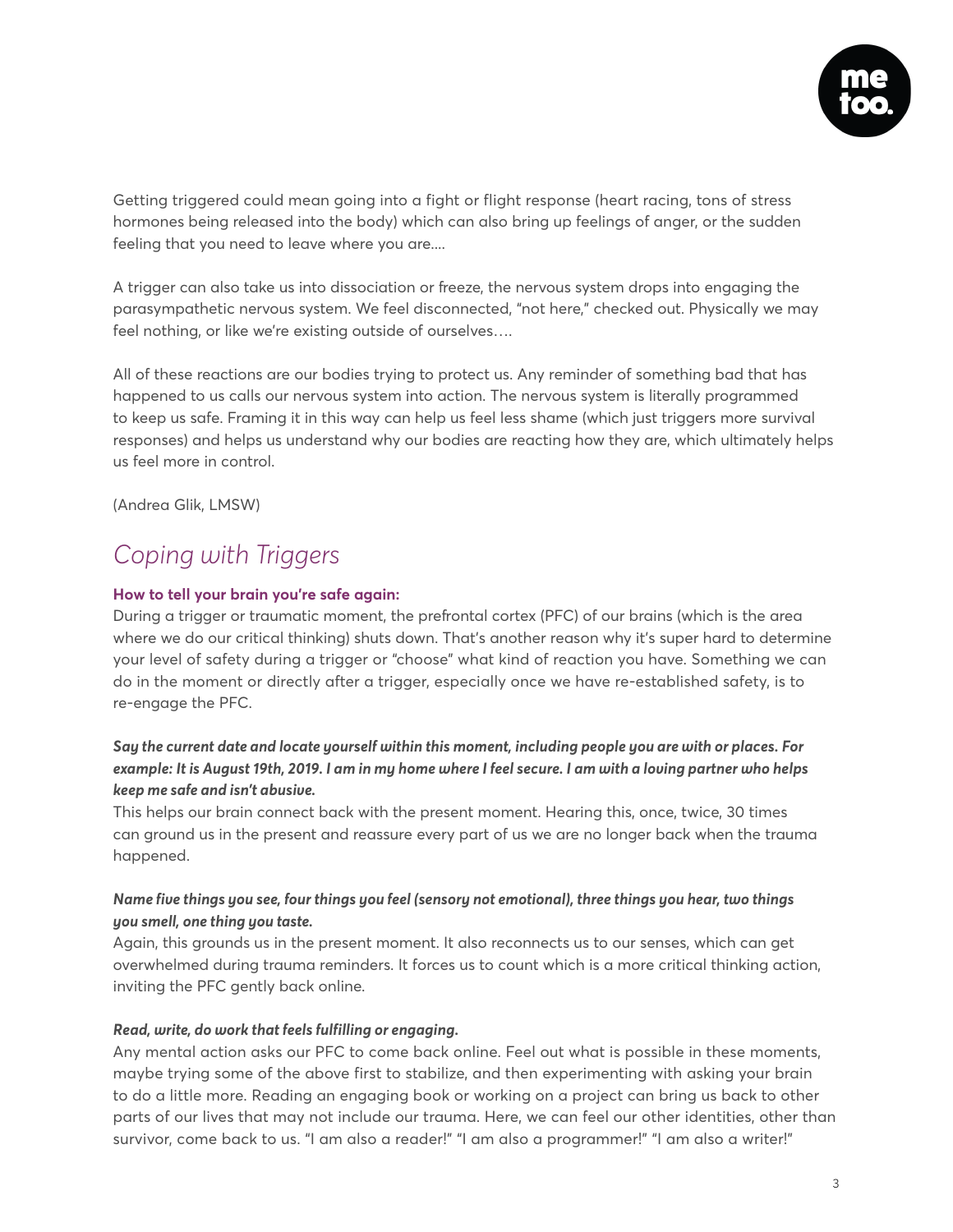

#### **How to tell your nervous system you're safe again.**

When our nervous system kicks into action during a trauma reminder it either goes into the sympathetic state of fight or flight or drops us into the parasympathetic response of freeze/ submit. Our nervous system interprets information first, before our thinking brain can make a story or remind us that what we have been through isn't happening again. We may have to calm or reactivate ourselves depending on where our nervous system takes us to protect us. It's really important to keep in mind with all of this that the purpose of these survival responses is to keep us safe. When we can be in awe of our bodies instead of judgmental and ashamed, we invite more opportunity for healing and feeling powerful.

#### *Complete your stress response cycle.*

As described in Emily & Amelia Nagoski's book *[Burnout](https://bookshop.org/books/burnout-the-secret-to-unlocking-the-stress-cycle/9781984817068)* (which is an incredible resource) when we are triggered, our body begins a stress response cycle. This means that our nervous system has jumped into action and released stress hormones like cortisol and adrenaline. To go back to the example of being cat called, this can happen on your way to work, and then instead of getting to process what has happened—not only emotionally, but physically—we have to just keep on going, onto the next thing. When we create time and space for our bodies to release the stress energy and hormones, it tells our body we don't need to be in a survival response anymore. We can complete the cycle with any action that feels releasing. This is different for everyone, but below are some suggestions.

#### *-Physical movement to release stress hormones.*

People often suggest exercise to survivors as a way to heal. However, exercise culture comes with so much body shaming and expectations. People also go through the motions of exercise without understanding what's happening inside of them or why they should be utilizing that coping technique. Physical movement releases stress hormones. When we feel like we have extra stress hormones in our body, or feel super checked out from them, movement can be a helpful tool. It moves some of those stress hormones through our bodies and brings us back into ourselves. Finding the movement that works best for you is a process. It is highly recommended that you choose something that makes you feel good about yourself in the process and not something that will add on top of everything else feelings of not being good enough.

#### *-Tapping*

EFT Tapping is a therapeutic technique that invites the calming (not frozen) part of our parasympathetic nervous system to kick back in. Taking your pointer and middle finger and tapping rhythmically under the collarbone is a movement to complete our stress response cycle we can always utilize. Often, we aren't able to get to a movement class or center at any time in the day, so to have movement with us that feels releasing and grounding is useful. Experiment with tapping different patterns, different areas of the body, and with different intensities. Here we connect with our internal sense of what we need or feels good through listening for what our body is asking for.

#### *-Breath*

Our breath is another coping tool we always have with us. Experiment with what kinds of breath feel releasing or grounding during or after a trigger. There is "box breath" where you inhale for 5 seconds,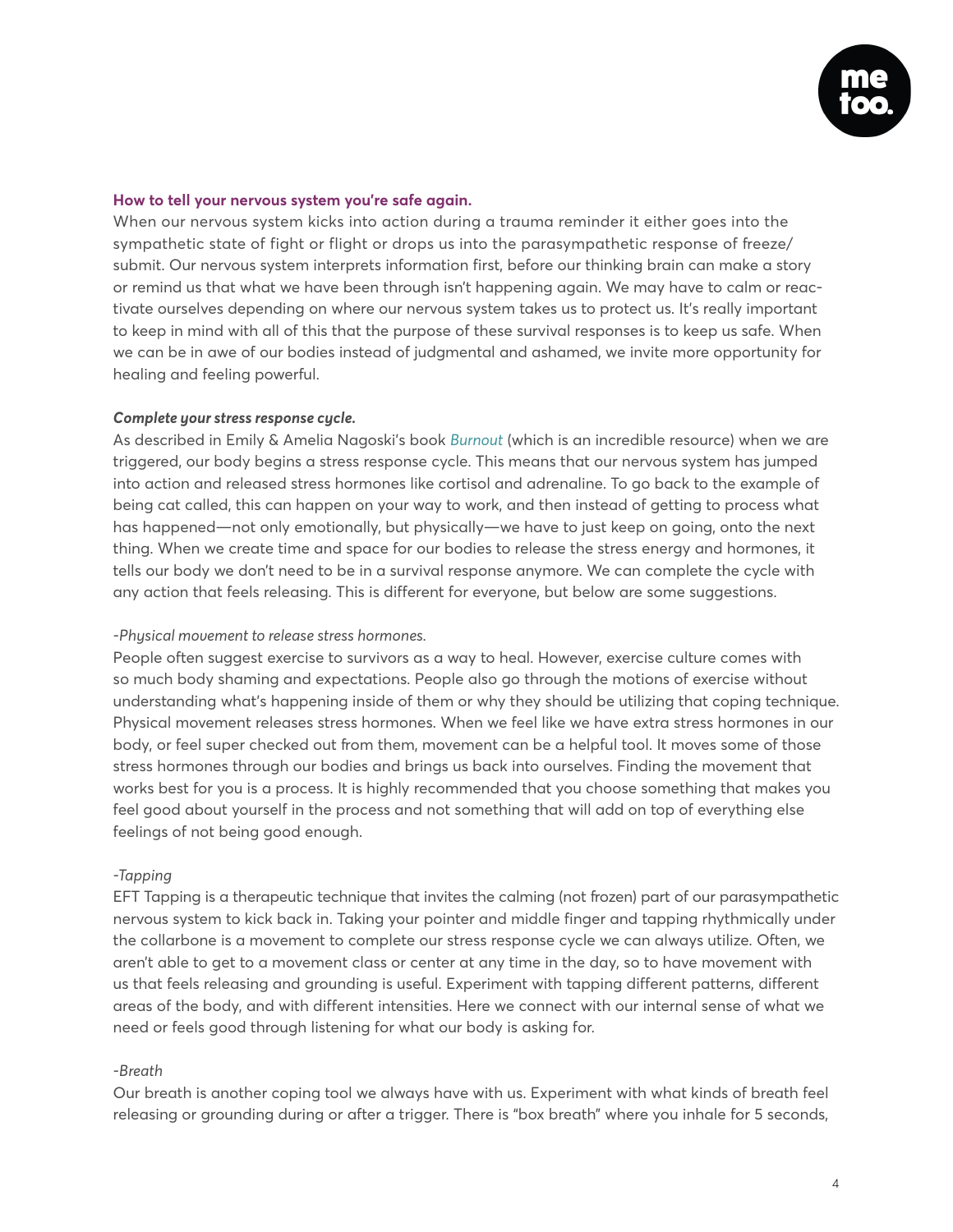

hold for 5 seconds (when we hold our breath, we tell our bodies we are in control), and release for 5. "Fire breath" is very releasing, which includes inhaling through the nose deeply and then exhaling through the mouth making a loud noise through the back of the throat. This is also a helpful way to experiment with taking up more space with the breath, as many marginalized people are taught to be quiet and small. Counting the breath, whatever kind of breath, invites the front of our brain to join in too, as discussed above. Having breath awareness is very grounding, just to notice how you are breathing with curiosity and not shame.

#### *-Connection with ourselves & others*

When we connect with anything inside or outside of ourselves (our friends, partners, the earth, pets, our inner child) we activate a part of our nervous system that brings us back into the safe window, where are feeling and thinking, but not too much or too little. Feeling connected, watching people's faces respond and the loving tone of their voice, cuddling with an animal, all of these signal to our bodies that we are cared for and can come back into the present moment.

(Andrea Glik, LMSW)

# *[Coping with PTSD](https://docs.google.com/document/d/1TvoJhoucYLcZvkK6-RqzJHn8OI2PaheN0UOgV-UhgZw/edit)*

Post-Traumatic Stress Disorder, or PTSD, is a series of survival responses that can become chronic if unprocessed, often presenting through moments of intrusive memories, recurring dreams, dissociation, flashbacks, or other bodily reactions to cues related to the event. PTSD can occur after any traumatic incident, such as sexual violence, police violence, medical operations, sudden loss of someone in your life, and many more. The disorder impacts our body's ability to sense when we are safe.

# **Suggestions for coping and healing with PTSD:**

#### *Re-parenting yourself/getting stabilized*

After trauma, or after a traumatic childhood, we have to teach our bodies to feel in control and safe. A great way to do that is through creating predictable routines. Trauma includes unpredictability, and so creating a predictable day, or close to it is really grounding. If we never had that as children, this is known as re-parenting, as in creating the routine and safety that we didn't receive as kids, in our current lives. This can be a bedtime routine of going to sleep around the same time every night, a noise machine, a teddy bear, lavender on your pillow etc. It can mean eating at the same times every day when possible and cooking food for yourself that makes you feel good. Another way is having nights of the week for self care scheduled, or if you see a therapist to go at the same time weekly. Re-parenting also means changing the way we talk to ourselves, picturing a sweet, younger self to encourage more compassionate self talk. This helps us unlearn the way we were spoken to by caregivers and/or the world.

# *Psychoeducation*

Psychoeducation is when we learn either from therapists or therapy books about the impact of trauma and how to cope. This helps us understand what's happening inside our bodies and provides even more coping tools, which continue to help us feel more in control. The first step to healing is always understanding. I love the following books for this: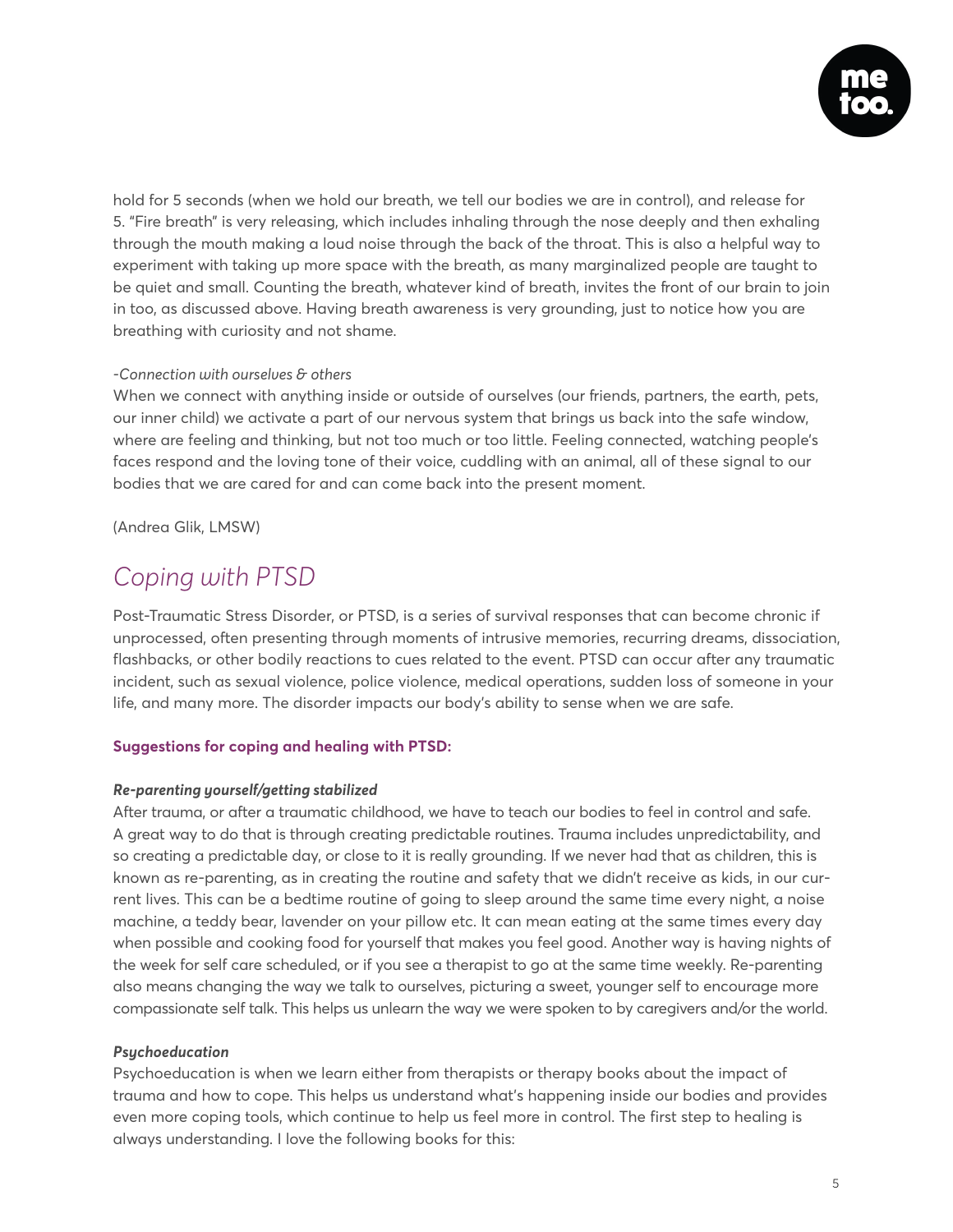

- *[The Complex PTSD Workbook](https://www.goodreads.com/book/show/33827765-the-complex-ptsd-workbook)* by Arielle Swartz
- *[Unf\\*ck Your Brain](https://www.goodreads.com/book/show/38621904-unf-ck-your-brain?from_search=true)* by Faith G Harper
- *[Waking the Tiger](https://www.goodreads.com/book/show/384924.Waking_the_Tiger?from_search=true)* by Peter Levine
- *[Trauma & the Body](https://www.goodreads.com/book/show/244432.Trauma_and_the_Body?ac=1&from_search=true)* by Pat Ogden
- *[Overcoming Trauma through Yoga: Reclaiming Your Body](https://www.goodreads.com/book/show/8991101-overcoming-trauma-through-yoga?ac=1&from_search=true)* by David Emerson

#### *Therapy*

Trauma informed therapy provides a space to learn more about the impact of trauma and ways of coping with it. Therapy can also provide a space to verbally or physically process trauma. Everyone needs something different from their trauma therapist. If you feel like your trauma is impacting your way of thinking, trying a more cognitive approach might be right for you, like [Cognitive Processing Therapy.](https://www.apa.org/ptsd-guideline/treatments/cognitive-processing-therapy) If your trauma reactions show up physically, finding a somatic therapist who is trained in [EMDR,](https://www.emdr.com/what-is-emdr/) [Somatic Experiencing,](https://traumahealing.org/about-us/) or [Sensorimotor Psychotherapy](https://www.sensorimotorpsychotherapy.org/about.html) are also effective alternatives. Reading some of the books above can be helpful for determining what kind of therapy you feel like your brain and/or body is asking for. Regardless of modality, therapy should be a space to learn to feel safe again, with someone loving and affirming. When we feel connected and cared for, we heal. To find more therapy options, check out the 'metoo.' [healing](https://metoomvmt.org/healing-resources-library/)  [resource library.](https://metoomvmt.org/healing-resources-library/)

#### *Trauma informed Movement*

Releasing stress hormones through movement or reconnecting with the body after trauma is key to trauma healing. There are many trauma informed movement classes being offered around the world, and even if there isn't one in your area, you can always get to class early and let the teacher know some of your needs. This is most commonly found in yoga classes, but can also be available in dance, cycling, rock climbing, and much more. It can be helpful to call the studio ahead of time and ask about potential triggers (touch, language, and attitude of the teachers). Some folks find light touch healing during yoga or other practices, and others find it powerful to be able to say you don't want hands on adjustments. When we move, we process traumatic energy that may be stuck in our nervous system, and little by little, we come home to our bodies. Finding the right kind of movement, and making sure it doesn't come along with any expectations, is a process. There is no wrong way to have a body, and there is no wrong way to connect or move it as well.

#### *You* **Are Your Greatest Asset**

Something to hold within you during this process of self education and healing from trauma is that we have everything we need inside of us to heal. Any outsourcing we do is for more information, tools, and support. All trauma responses are adaptations to the environment and your experiences. Your brain and body have already done an amazing job of keeping you safe.

(Andrea Glik, LMSW)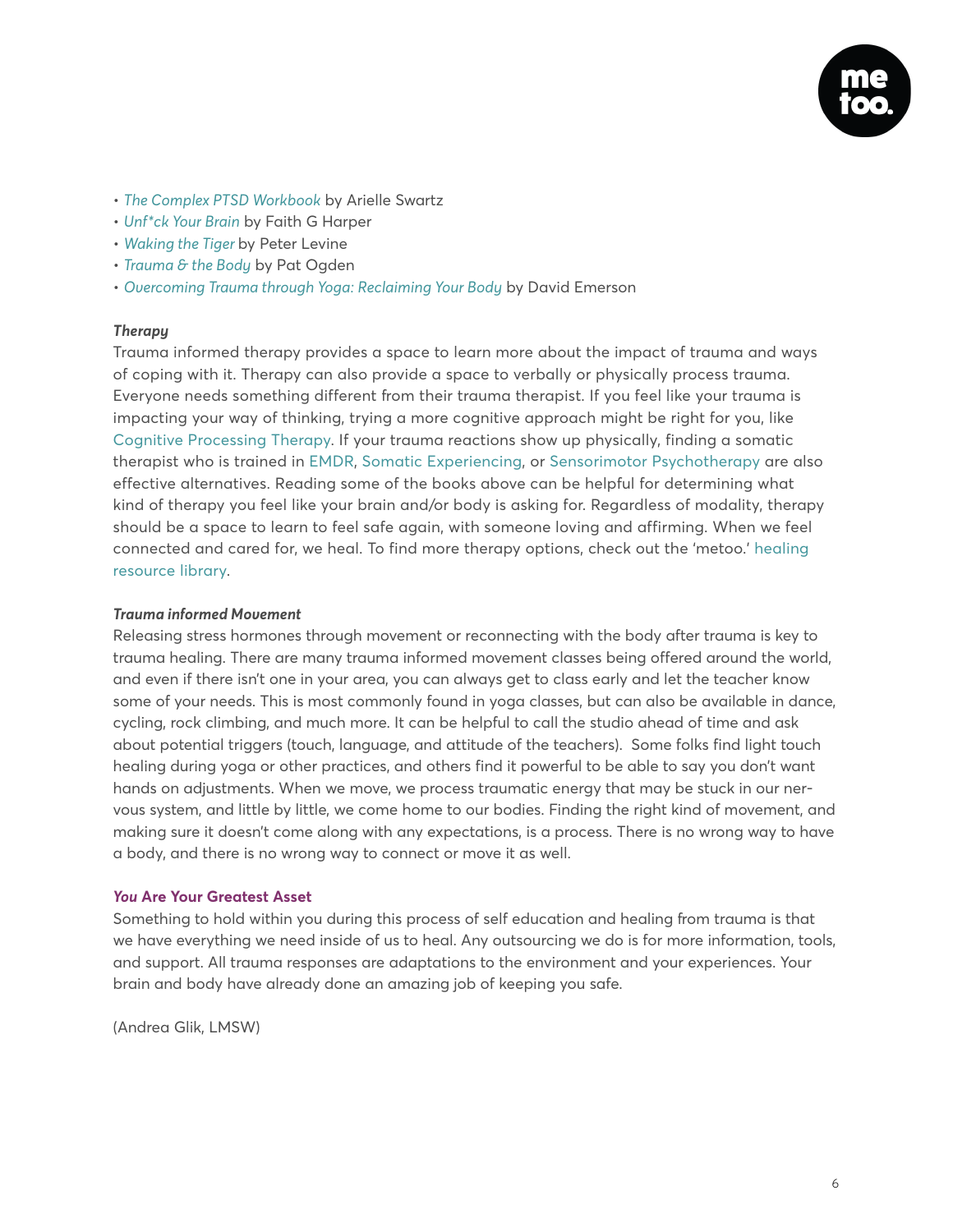

# *[What to Consider When Seeking Out Support From a Mental](https://docs.google.com/document/d/1-Bvwsyt20GLC1eJxMYFiJv_aE4Pi1nqjFXvmw_ZU3pw/edit)  [Health Professional](https://docs.google.com/document/d/1-Bvwsyt20GLC1eJxMYFiJv_aE4Pi1nqjFXvmw_ZU3pw/edit)*

Deciding to seek out the support of mental health or wellness professionals is no small thing! It's a big, brave step in choosing to push yourself forward in your personal journey, no matter where you are in that process. That said, the task of finding the right person to fit your needs can feel like a daunting and overwhelming undertaking in and of itself. It can feel challenging to identify where to begin, and to know what to look for. Every person has unique needs and preferences. Below are some suggestions of what to consider as you start the process of seeking professional mental health support.

# **Where Do I Begin? 5 Tips for Getting Started.**

- Consider what you're looking to get out of this process. Reasons for working with a mental health professional can range from super specific ("I want to learn tangible strategies for better navigating my anger when at work") to really open-ended ("I've been having a hard time lately and want a safe space to talk through it"). There is no right or wrong reason for seeking support, but getting clear on why you're doing it will help you get the most out of your time there.
- Ask yourself: who do I feel most comfortable talking to? Everyone moves through the world holding many intersecting identities, and it's perfectly ok to prioritize seeking out a mental health professional who shares some or all of those identities with you. Race, religion, sexual orientation, gender, and ability, for example, are all perfectly acceptable starting places to begin your search. Remember, this is about *you*. Center your needs so that your experience is as meaningful as possible.
- Date around! Finding the right fit can take time. Set up a bunch of consultation calls. It can be hard to get a real feel for someone over the phone, but it's a free and time-efficient way to learn about someone before you commit to seeing them in person and paying for a session. While having all these phone calls can be a lot of work, it will pay off in the end to find the right person with which to invest in building that strong, ongoing partnership.
- Ask the hard questions. As you schedule your consultation calls, think about what you want to ask each person about their practice and have a list of questions ready ahead of time. Again, this is about you, so ask the things that matter most! Everyone has different wonderings and specific needs, but some examples of things to ask could include:
- What experience do you have working specifically with \_\_\_\_\_\_\_\_\_\_\_\_ identity/issue/experience?
- What does a typical session look, sound, and feel like?
- How does your analysis of systemic oppression shape your practice?
- Are there any specific teachers or teachings that have particularly influenced your work?
- What does "success" in therapy mean to you?
- Are you trained in any specific modality? How does that guide your work?
- How much do your services cost? What insurance do you take? Is there a sliding scale?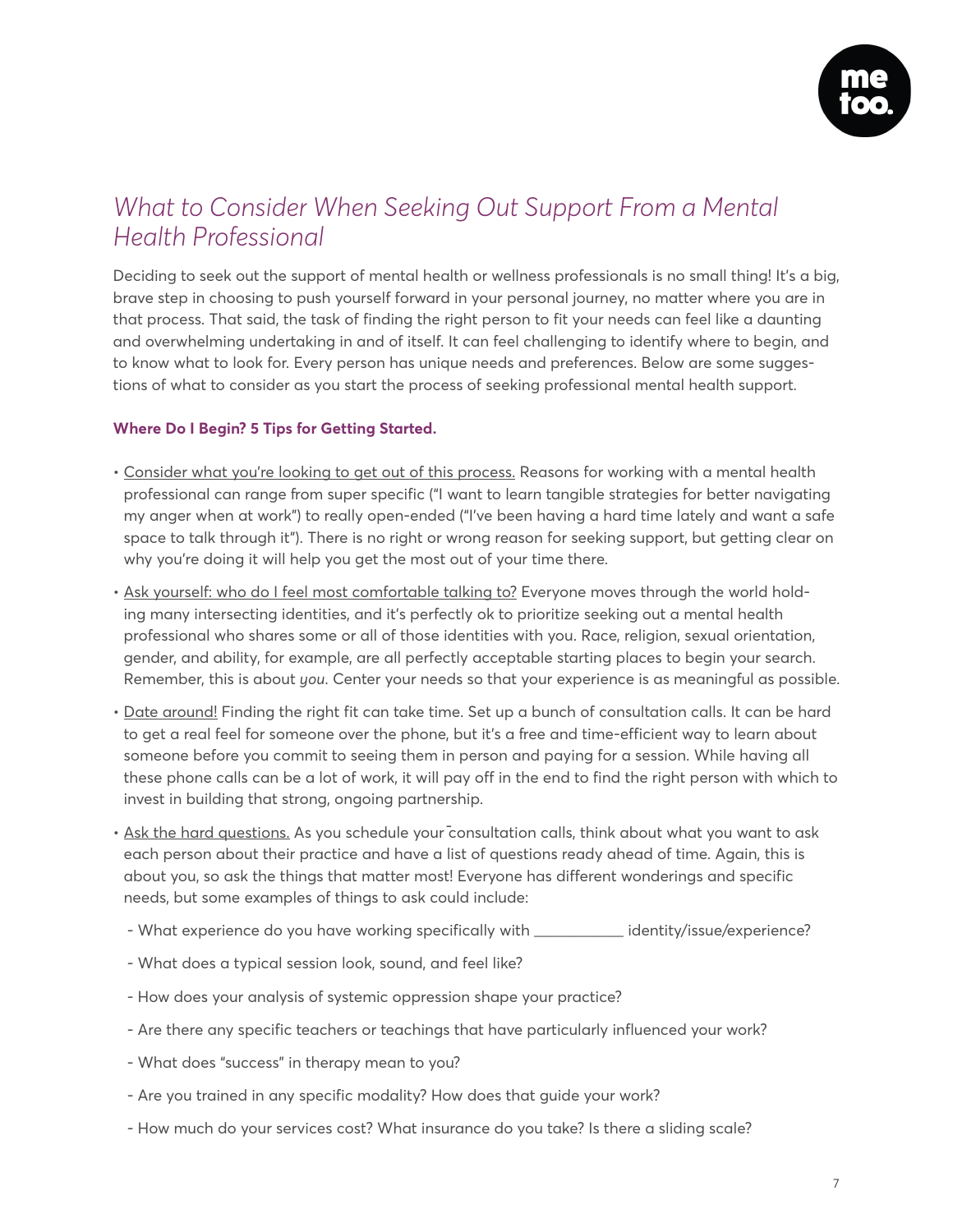

• Trust your gut. A strong relationship is foundational to any and all therapeutic interactions. If the relationship doesn't feel safe, supportive, or positively connected, it's unlikely you'll get as much out of it as you could.

### **You've Got This!**

We all have the capacity for personal growth, healing, and change work. Choosing to proactively do that work in partnership with someone else is brave, bold, and beautiful. Remember to be patient with yourself, and with the process. Change can feel slow, but it can also fundamentally shift the trajectory of one's life. You do not need to do this alone.

(Becca Litwin)

# *Self Care While Supporting Survivors*

*Tips on how to support yourself when you are supporting a survivor:*

- Pace yourself and maintain your boundaries.
	- Say no when you need to.
	- This supports yourself and the survivor.
- Be mindful of what kind of support you offer.
	- You'll need to offer what you can sustain, or the survivor may feel like they are too much/ regret they disclosed at all.
- This is a long battle.
	- Change will not happen overnight.
	- This process will take time. Be patient.

*Extra tips if you are a survivor yourself:*

- Know that you can disclose your survivor status if you want to. But you are by no means required to.
- Take breaks when you need to.
- Return to your center by taking deep breaths.
- Reach out to someone who may have supported you through your hard moments with sexual assault.
	- If there are none, you can ask for help with someone you trust.
- You don't have to explain when you have flashbacks or dissociate.
- Breathe as much as you can.
- Do something that feels nourishing or good to you.

(Tarana Burke)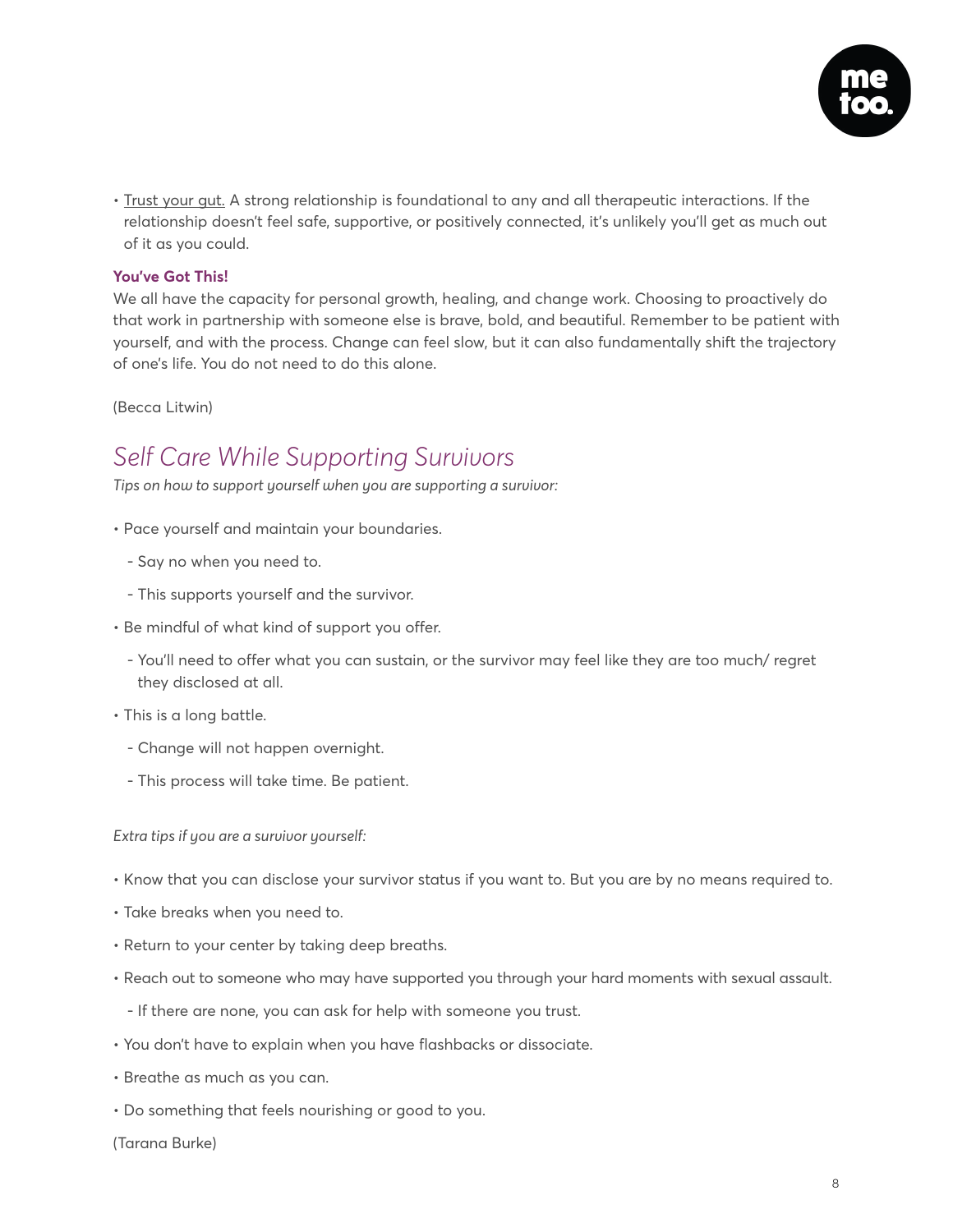

# *The Gift of Holding Space: How to support relatives, loved ones, and friends who experienced sexual assault*

If you are a family member, partner, or friend of a survivor of sexual assault, it is important that you learn to hold space for your loved one. Holding space requires that we surrender the urge to fix or react to someone's story. Holding space is a practice that allows you to be with someone fully and deeply without judgement. It means to give of your time without getting anything in return. Holding space is the ability to be fully present: open heart, open ears, open eyes, and with a relaxed and calm body (hint: deep cleansing breaths). Holding space is having the ability to express unconditional positive regard—no matter the challenge or difficulty….

Here are tips to support your relative, friend or loved one:

- 1. **Practice active listening.** Active listening is about being fully present with the survivor. It is about concentrating fully on what is being said rather than just passively hearing the message of the survivor. Consider these statements to say to a loved one: "I am so sorry this happened to you. Thank you for trusting me with your story. It means a lot to me that you shared with me."
- 2. **Believe the survivor.** Affirm their story and truth. Many times survivors can question or doubt whether the assault occurred or if it could have been prevented. It is common for some survivors to self-blame or wish they could have done something differently. It is important that you make it clear to them that you believe that the assault happened and that it was not their fault.
- 3. **Maintain confidentiality.** Let them know that you will protect their confidentiality and that it is up to them to decide who to tell about the assault.
- 4. **Surrender the urge or the wish to fix it.** Survivors need someone to be able to contain their emotions or reactions to what they are hearing. Survivors do not need to hear someone come up with solutions to these perceived issues. Sometimes our urge to respond or try to fix things comes from the discomfort we feel as to what we are hearing.
- 5. **Pay attention to your internal responses and reactions.** Notice the sensations in your body. Where do you notice any tension in your body? Breathe deep and through it. Send yourself loving warmth and support. What thoughts come to mind? What feelings begin to surface? Don't judge them, just allow them to rise (they will float on by) silently and do not share with your friend.
- 6. **Allow them to feel and express the full range of their emotions.** Encourage them to speak openly and just allow them to share even if it may feel uncomfortable to you. It is important that survivors are urged to share all the feelings that are emerging for them. It is normal for feelings to be varied (or what is often perceived as contradictory), and it is of critical importance that they get to say what they feel aloud. Survivors will likely cry, express anger or rage, confusion, fear and other emotions. You can say something like: "Feel free to share what comes up for you. All parts of you are welcome here."
- 7. **Sit with them, offer compassion and loving support.** The concept of unconditional positive regard is the idea that we accept and support a person regardless of what they say and do. Remember that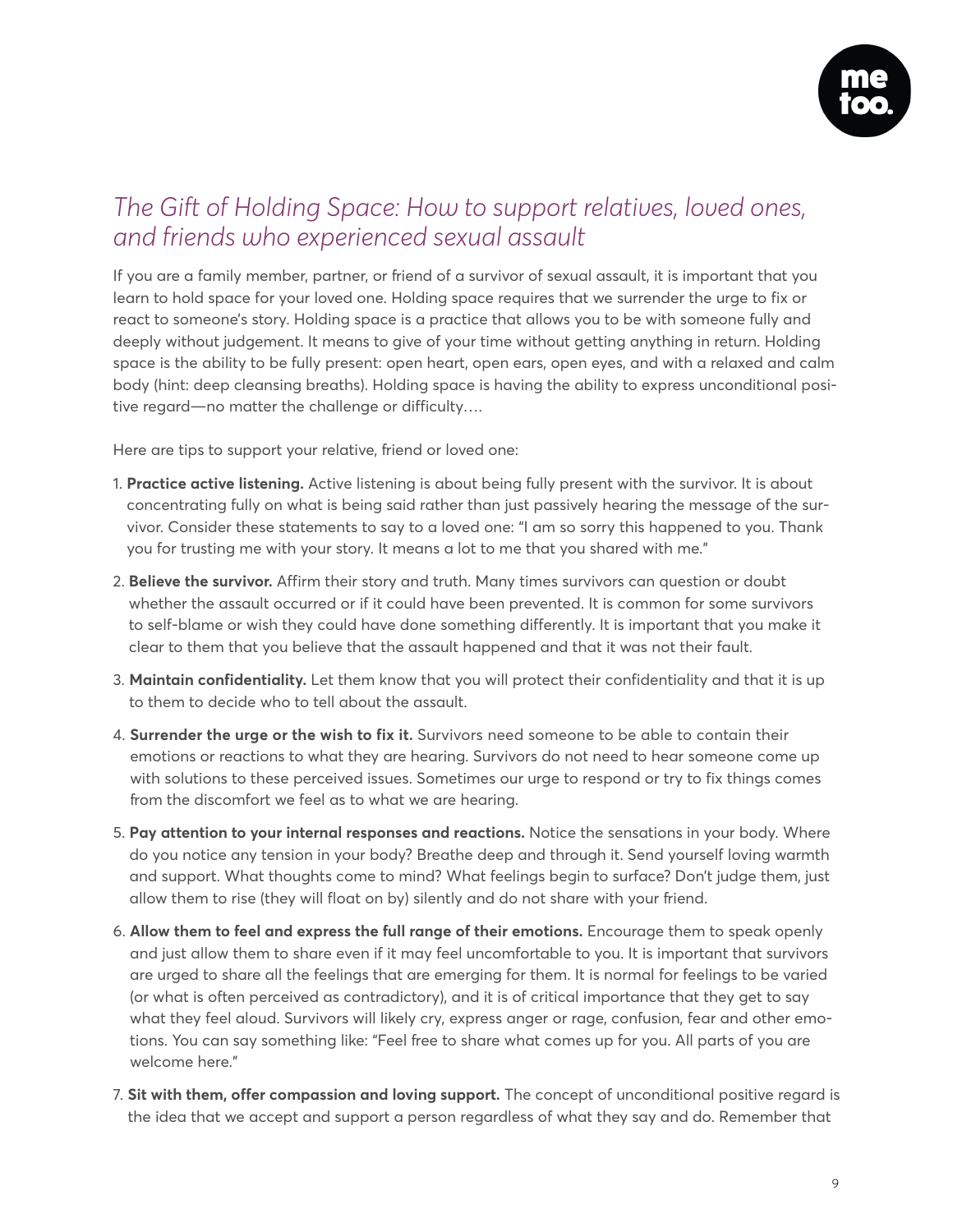

oftentimes words are not required to offer support to someone. The practice of utilizing non-verbal contact and connection (maintaining your full attention, direct eye contact, and touch with active consent), giving your full presence, sitting with them, and sitting in it can be a transformative and supportive experience for a survivor.

Here are some questions or statements to consider when holding space for a loved one/survivor:

- Ask before offering physical support: "Can I give you a hug? Can I hold your hand? Or would something else be helpful at this time/moment?"
- "I believe you. I see you. I hear you. I am so grateful that you trusted me with your story. I admire the courage that it took to share your story."
- "It is not your fault. You did nothing to deserve this."
- "I am sorry that this happened to you."
- "I want you to know that you are not alone. I care about you and I am here to listen or support you in whatever way feels good or appropriate to you."
- "You are not alone. I am here for you."
- Recommend that they seek counseling or utilize resources that are available to them. Such as the National Sexual Assault Hotline 800.656.HOPE (4673), ['metoo.' healing resource library,](https://metoomvmt.org/healing-resources-library/) or online. rainn.org.

Here are some questions or reactions to avoid:

- Avoid making threats against the perpetrator. This will not help the survivor feel safe about you, your livelihood, or their own.
- Check in on a regular basis with the survivor. Sometimes it is hard for us to support survivors when we may feel helpless or unsure of what to do next. But it is important to commit to regular check-ins to remind them that someone still cares about them and their wellbeing.
- Avoid using language that enforces the gender binary. Instead use inclusive language that affirms the survivor's gender identity and sexual orientation. It is important not to assume someone's gender identity or sexual orientation, it is best to use neutral language like "partner" or "date." Also, it is best not to assume what someone's preferred pronouns are. Let them tell you or you can ask what they prefer. And if you are unsure you can use "they."
- S• et aside your curiosity about the events of the assault. Simply put, do not ask details about the sexual assault. Even if you feel that you want to (or need to) fully understand it, avoid asking any questions about the traumatic incident. Allow them to share their story on their time. Remember to listen actively, with compassion and non-judgment.

It is an honor to be able to hold space for survivors. Allow yourself to soak in the sacredness of this practice of holding and containing with love and compassion the voices and stories of survivors who embody courage and strength in the face of trauma.